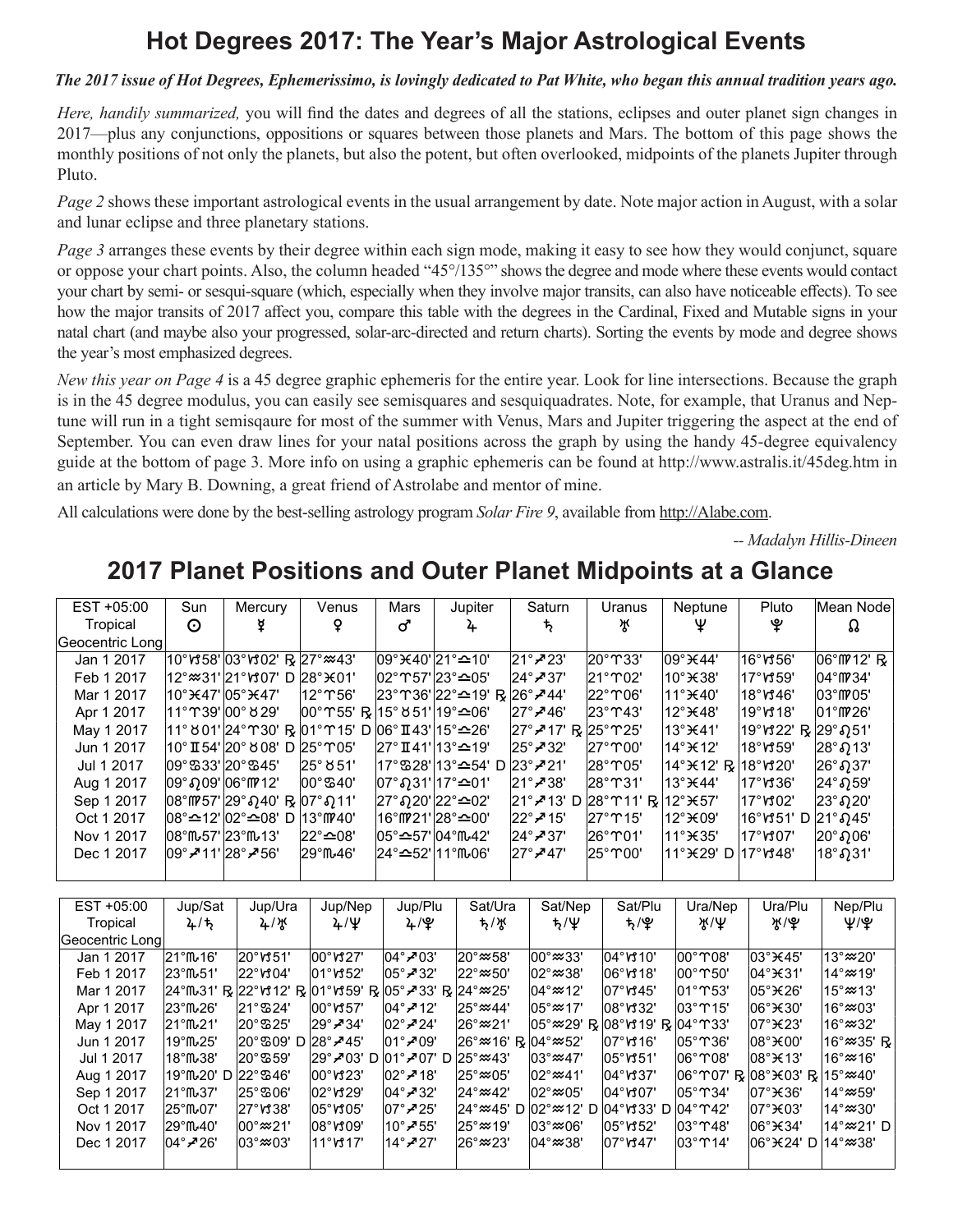# **Major Events 2017 - Stations Eclipses and Major Aspects**

**In Date Order**

| <b>Date</b>             | <b>Planet</b>                | At                                   | <b>Event Type</b>                       | <b>Planet</b>            | At                  | <b>Time</b>     | Zone                     |
|-------------------------|------------------------------|--------------------------------------|-----------------------------------------|--------------------------|---------------------|-----------------|--------------------------|
| Jan 1                   | Mars                         | 9°Pisces44'D                         | Conjunction                             | Neptune                  | 9°Pisces44'D        | 1:52a           | <b>EST</b>               |
| Jan 8                   | <b>Mercury</b>               | 28°Sagittarius50'D                   | <b>Station Dir</b>                      |                          |                     | 4:43a           | <b>EST</b>               |
| Jan $19$                | Mars                         | 23°Pisces22' D                       | Square                                  | Saturn                   | 23°Sagittarius22' D | 4:15a           | <b>EST</b>               |
|                         |                              |                                      |                                         |                          |                     |                 |                          |
| Feb 6                   | <b>Jupiter</b>               | 23°Libra08 R'                        | <b>Station Rx</b>                       |                          |                     |                 |                          |
| Feb 10                  | <b>Moon</b>                  | 22°Leo28' D                          | <b>Lunar Eclipse</b>                    | Sun                      | 22°Aquarius28' D    | 7:33p           | <b>EST</b>               |
| Feb 22                  | Mars                         | 18°Aries36' D                        | Square                                  | Pluto                    | 18°Capricorn36' D   | 4"02a           | <b>EST</b>               |
| Feb26                   | Sun                          | 8°Pisces12' D                        | <b>Solar Eclipse</b>                    | Moon                     | 8°Pisces12' D       | 9:58a           | <b>EST</b>               |
| Feb 26                  | Mars                         | 22°Aries00' D                        | Conjunction                             | Uranus                   | 22°Aries00' D       | 7:19p           | <b>EST</b>               |
| Feb 27                  | Mars                         | 22°Aries25' D                        | Opposition                              | Jupiter                  | 22°Libra25' R       | 9:24a           | <b>EST</b>               |
|                         |                              |                                      |                                         |                          |                     |                 |                          |
| Mar 2                   | Jupiter                      | 22°Libra' R                          | <b>Opposition</b>                       | <b>Uranus</b>            | 22°Aries11' D       | 8:15p           | <b>EST</b>               |
| Mar 4                   | <b>Venus</b>                 | 13°Aries08' R                        | <b>Station Rx</b>                       |                          |                     | 4:09a           | <b>EST</b>               |
| <b>Mar 30</b>           | <b>Jupiter</b>               | 19°Libra17' R                        | <b>Square</b>                           | <b>Pluto</b>             | 19°Capricorn17' D   | 2:19p           | <b>EDT</b>               |
|                         |                              |                                      |                                         |                          |                     |                 |                          |
| Apr 6                   | <b>Saturn</b>                | 27°Sagittarius47' R<br>4°Taurus50' R | <b>Station Rx</b>                       |                          |                     | 1:06am          | <b>EDT</b>               |
| Apr 9                   | <b>Mercury</b>               |                                      | <b>Station Rx</b>                       |                          |                     | 7:14p           | <b>EDT</b>               |
| <b>Apr 15</b><br>Apr 20 | <b>Venus</b><br><b>Pluto</b> | 26°Pisces54' D<br>19°Capricorn23' R  | <b>Station Dir</b><br><b>Station Rx</b> |                          |                     | 6:18a<br>8:49a  | <b>EDT</b><br><b>EDT</b> |
|                         |                              |                                      |                                         |                          |                     |                 |                          |
| May 3                   | <b>Mercury</b>               | 24°Aries15' D                        | <b>Station Dir</b>                      |                          |                     | 12:33p          | <b>EDT</b>               |
| May 11                  | Mars                         | 13°Gemini55' D                       | Square                                  | Neptune                  | 13°Pisces55' D      | 1:52p           | <b>EDT</b>               |
| <b>May 29</b>           | Mars                         | 25°Gemini44' D                       | Opposition                              | Saturn                   | 25°Sagittarius44' R | 2:55a           | <b>EDT</b>               |
|                         |                              |                                      |                                         |                          |                     |                 |                          |
| Jun 9                   | Jupiter                      | 13°Libra12' D                        | <b>Station Dir</b>                      |                          |                     | 10:03a          | <b>EDT</b>               |
| <b>Jun 16</b>           | Neptune                      | $14^{\circ}$ Pisces15' R             | Station Rx                              |                          |                     | 7:10a           | <b>EDT</b>               |
| <b>Jun 25</b>           | Mars                         | 13°Cancer34' D                       | Square                                  | Jupiter                  | 13°Libra34' D       | 2:07a           | <b>EDT</b>               |
|                         |                              |                                      |                                         |                          |                     |                 |                          |
| Jul 2                   | Mars                         | 18°Cancer18' D                       | Opposition                              | Pluto                    | 18°Capricorn18' R   | 8:02a           | <b>EDT</b>               |
| <b>Jul 17</b>           | Mars                         | 28°Cancer25' D                       | Square                                  | Uranus                   | 28°Aries25' D       | 9:37p           | <b>EDT</b>               |
|                         |                              |                                      |                                         |                          |                     |                 |                          |
| Aug 3                   | <b>Uranus</b>                | 28°Aries31' R                        | <b>Station Rx</b>                       |                          |                     | 1:31a           | <b>EDT</b>               |
| Aug 4                   | Jupiter                      | 17°Libra31' D                        | <b>Square</b>                           | <b>Pluto</b>             | 17°Capricorn31' R   | 2:48p           | <b>EDT</b>               |
| Aug 7                   | Moon                         | 15°Aquarius25' D                     | <b>Lunar Eclipse</b>                    | Sun                      | 15°Leo25' D         | 2:11p           | <b>EDT</b>               |
| Aug 12                  | <b>Mercury</b>               | 11°Virgo38' R                        | <b>Station Rx</b>                       |                          |                     | 9:00p           | <b>EDT</b>               |
| <b>Aug 21</b>           | <b>Sun</b>                   | 28°Leo53'D                           | <b>Solar Eclipse</b>                    | Moon                     | 28°Aquarius53' D    | 2:30p           | <b>EDT</b>               |
| <b>Aug 25</b>           | <b>Saturn</b>                | 21°Sagittarius10' D                  | <b>Station Dir</b>                      |                          |                     | 8:08a           | <b>EDT</b>               |
|                         |                              |                                      |                                         |                          |                     |                 | <b>EDT</b>               |
| Sep 5                   | <b>Mercury</b><br>Mars       | 28°Leo25'D<br>12°Virgo19' D          | <b>Station Dir</b><br>Opposition        |                          | 12°Pisces19'R       | 7:29a           | <b>EDT</b>               |
| Sep 24<br>Sep 28        | <b>Jupiter</b>               | 27°Libra22' D                        | <b>Opposition</b>                       | Neptune<br><b>Uranus</b> | 27°Aries22' R       | 3:49p<br>12:25a | <b>EDT</b>               |
| Sep 28                  | <b>Pluto</b>                 | 16°Capricorn51' D                    | <b>Station Dir</b>                      |                          |                     | 3:36p           | <b>EDT</b>               |
|                         |                              |                                      |                                         |                          |                     |                 |                          |
| Oct 11                  | Mars                         | 22°Virgo55' D                        | Square                                  | Saturn                   | 22°Sagittarius55' D | 9:37a           | <b>EDT</b>               |
|                         |                              |                                      |                                         |                          |                     |                 |                          |
| Nov 19                  | Mars                         | 17°Libra30' D                        | Square                                  | Pluto                    | 17°Capricorn30' D   | 7:15a           | <b>EST</b>               |
| <b>Nov 22</b>           | <b>Neptune</b>               | 11°Pisces27' D                       | <b>Station Dir</b>                      |                          |                     | 9:20a           | <b>EST</b>               |
|                         |                              |                                      |                                         |                          |                     |                 |                          |
| Dec 1                   | Mars                         | 25°Libra00' D                        | Opposition                              | Uranus                   | 25°Aries00 R        | 5:05a           | <b>EST</b>               |
| Dec 3                   | <b>Mercury</b>               | 29°Sagittarius 18' R                 | <b>Station Rx</b>                       |                          |                     | 2:34a           | <b>EST</b>               |
| <b>Dec 19</b>           | <b>Saturn</b>                | 0°Capricorn00                        | <b>Enter Sign</b>                       |                          |                     | 11:49p          | <b>EST</b>               |
| <b>Dec 22</b>           | <b>Mercury</b>               | 13°Sagittarius                       | <b>Station Dir</b>                      |                          |                     | 8:51p           | <b>EST</b>               |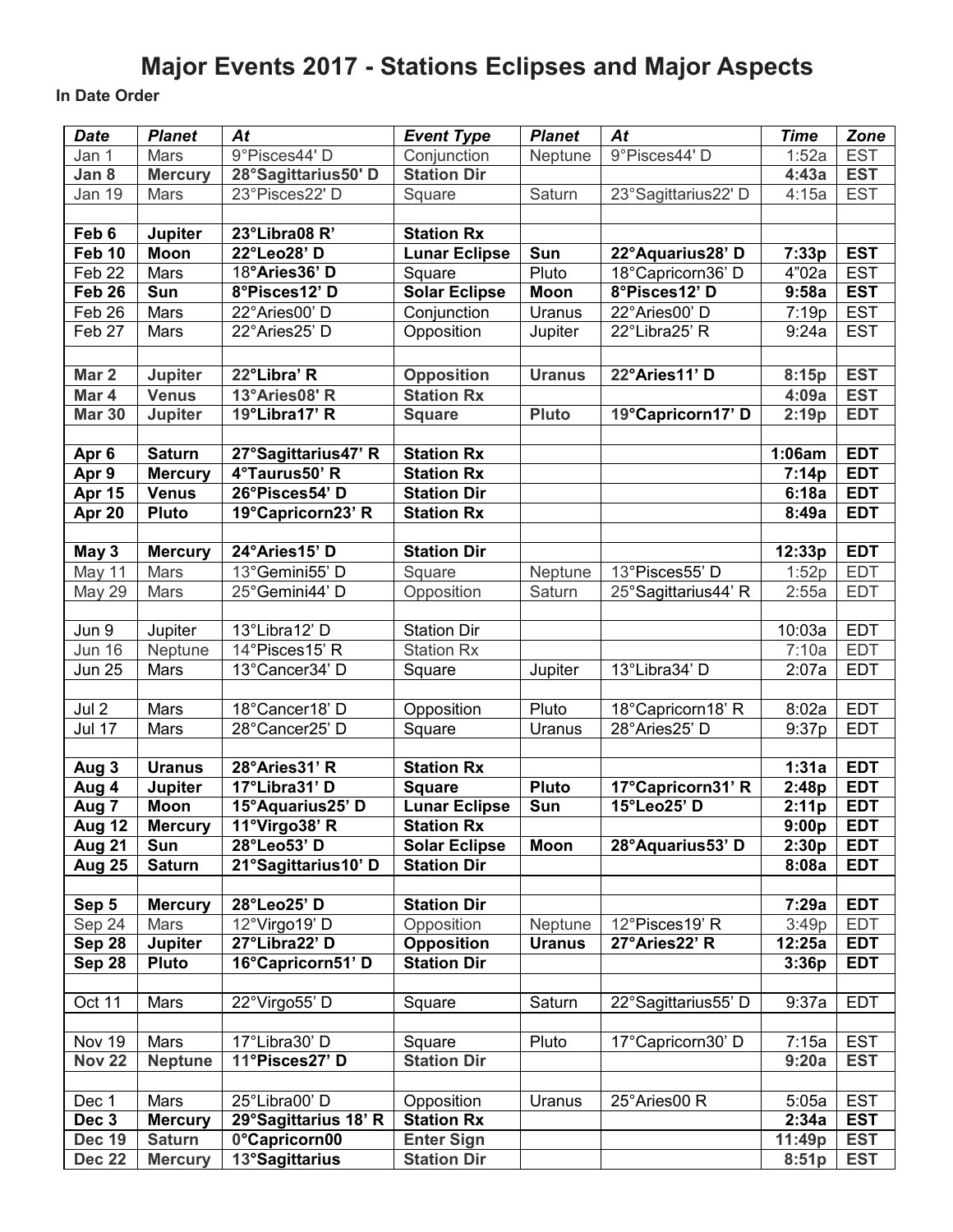### **Hot Degrees 2017 - Stations, Eclipses and Major Aspects**

#### **In Degree Order (within Modes)**

| <b>Mode</b>                                               | 45°/135°     | <b>Planet</b><br><b>Date</b>         |                | <b>Actually at</b>  | <b>Event Type</b>    | <b>Planet</b> | <b>Actually at</b>  |  |  |
|-----------------------------------------------------------|--------------|--------------------------------------|----------------|---------------------|----------------------|---------------|---------------------|--|--|
| <b>CARDINAL SIGNS (Aries, Cancer, Libra, Capricorn)</b>   |              |                                      |                |                     |                      |               |                     |  |  |
| 00° Cardinal 00'                                          | 15° Fixed    | $\overline{Dec}$ 19<br><b>Saturn</b> |                | 00°Capricorn00' D   | <b>Enter Sign</b>    |               |                     |  |  |
| 13° Cardinal 08'                                          | 28° Fixed    | Mar 4                                | <b>Venus</b>   | 13°Aries08' R       | <b>Station Rx</b>    |               |                     |  |  |
| 13° Cardinal 12'                                          | 28° Fixed    | Jun 9                                | Jupiter        | 13°Libra12' D       | <b>Station Dir</b>   |               |                     |  |  |
| 13° Cardinal 34'                                          | 28° Fixed    | <b>Jun 25</b>                        | <b>Mars</b>    | 13°Cancer34' D      | Square               | Jupiter       | 13°Libra34' D       |  |  |
| 16° Cardinal 51'                                          | 01° Mutable  | Sep 28                               | <b>Pluto</b>   | 16°Capricorn51' D   | <b>Station Dir</b>   |               |                     |  |  |
| 17° Cardinal 30'                                          | 02° Mutable  | Nov 19                               | <b>Mars</b>    | 17°Libra30' D       | Square               | Pluto         | 17°Capricorn30' D   |  |  |
| 17° Cardinal 31'                                          | 02° Mutable  | Aug 4                                | Jupiter        | 17°Libra31' D       | <b>Square</b>        | <b>Pluto</b>  | 17°Capricorn31 R    |  |  |
| 18° Cardinal 18'                                          | 03° Mutable  | Jul2                                 | Jupiter        | 18°Libra18' D       | <b>Opposition</b>    | <b>Pluto</b>  | 18°Capricorn18'R    |  |  |
| 18° Cardinal 36'                                          | 03° Mutable  | Feb <sub>22</sub>                    | Mars           | 18°Aries36' D       | Square               | Pluto         | 18°Capricorn36'D    |  |  |
| 19° Cardinal 17'                                          | 04° Mutable  | Mar 30                               | Jupiter        | 19°Libra17' R       | <b>Square</b>        | Pluto         | 19°Capricorn17'D    |  |  |
| 19° Cardinal 23'                                          | 04° Mutable  | Apr 20                               | <b>Pluto</b>   | 19°Capricorn23' R   | <b>Station Rx</b>    |               |                     |  |  |
| 22° Cardinal 00'                                          | 07° Mutable  | Feb 26                               | Mars           | 22°Aries00'D        | Coniunction          | Uranus        | 22°Aries00'D        |  |  |
| 22° Cardinal 11'                                          | 07° Mutable  | Mar 2                                | Jupiter        | 22°Libra11' R       | <b>Opposition</b>    | <b>Uranus</b> | 22°Libra11' D       |  |  |
| 22° Cardinal 25'                                          | 07° Mutable  | Feb 27                               | Mars           | 22°Aries25' D       | Opposition           | Jupiter       | 22°Libra25' R       |  |  |
| 23° Cardinal 08'                                          | 08° Mutable  | Feb 6                                | Jupiter        | 23°Libra08' R       | <b>Station Rx</b>    |               |                     |  |  |
| 24° Cardinal 15'                                          | 09° Mutable  | May 3                                | <b>Mercury</b> | 24°Aries15' D       | <b>Station Dir</b>   |               |                     |  |  |
| 25° Cardinal 00'                                          | 10° Mutable  | Dec 1                                | Mars           | 25°Libra00' D       | Opposition           | Uranus        | 25°Aries00' R       |  |  |
| 27° Cardinal 22'                                          | 12° Mutable  | Sep 28                               | Jupiter        | 27°Libra22' D       | <b>Opposition</b>    | <b>Uranus</b> | 27°Aries22' R       |  |  |
| 28° Cardinal 25'                                          | 13° Mutable  | <b>Jul 17</b>                        | Mars           | 28°Cancer25' D      | Square               | Uranus        | 28°Aries25' D       |  |  |
| 28° Cardinal 31'                                          | 13° Mutable  | Aug 3                                | <b>Uranus</b>  | 28°Aries31' R       | <b>Station Rx</b>    |               |                     |  |  |
|                                                           |              |                                      |                |                     |                      |               |                     |  |  |
| FIXED SIGNS (Taurus, Leo, Scorpio, Aquarius)              |              |                                      |                |                     |                      |               |                     |  |  |
| 04° Fixed 50'                                             | 19° Mutable  | Apr 9                                | <b>Mercury</b> | 04°Taurus50' R      | <b>Station Rx</b>    |               |                     |  |  |
| 15° Fixed 25'                                             | 00° Cardinal | Aug 7                                | Moon           | 15°Aquarius25' D    | <b>Lunar Eclipse</b> | Sun           | 15°Leo25' D         |  |  |
| 22° Fixed 28'                                             | 07° Cardinal | Feb 10                               | <b>Moon</b>    | 22°Leo28' D         | <b>Lunar Eclipse</b> | Sun           | 22°Leo28' D         |  |  |
| 28° Fixed 25'                                             | 13° Cardinal | Sep 5                                | <b>Mercury</b> | 28°Leo25'D          | <b>Station Dir</b>   |               |                     |  |  |
| 28° Fixed 53'                                             | 13° Cardinal | Aug 21                               | Sun            | 28°Leo53'D          | <b>Solar Eclipse</b> | Moon          | 28°Leo53' D         |  |  |
|                                                           |              |                                      |                |                     |                      |               |                     |  |  |
| <b>MUTABLE SIGNS (Gemini, Virgo, Sagittarius, Pisces)</b> |              |                                      |                |                     |                      |               |                     |  |  |
| 08° Mutable 12'                                           | 23° Cardinal | Feb <sub>26</sub>                    | Sun            | 08°Pisces12' D      | <b>Solar Eclipse</b> | <b>Moon</b>   | 08°Pisces12' D      |  |  |
| 09° Mutable 44'                                           | 24° Cardinal | Jan 1                                | Mars           | 09°Pisces44' D      | Conjunction          | Neptune       | 09°Pisces44' D      |  |  |
| 11° Mutable 27'                                           | 26° Cardinal | <b>Nov 22</b>                        | <b>Neptune</b> | 11°Pisces27' D      | <b>Station Dir</b>   |               |                     |  |  |
| 11° Mutable 38'                                           | 26° Cardinal | Aug 12                               | <b>Mercury</b> | 11°Virgo38' R       | <b>Station Rx</b>    |               |                     |  |  |
| 12° Mutable 19'                                           | 27° Cardinal | Sep 24                               | Mars           | 12°Virgo19' D       | Opposition           | Neptune       | 12°Pisces19'R       |  |  |
| 13° Mutable 00'                                           | 28° Cardinal | <b>Dec 22</b>                        | <b>Mercury</b> | 13°Sagittarius00'D  | <b>Station Dir</b>   |               |                     |  |  |
| 13° Mutable 55'                                           | 28° Cardinal | May 11                               | Mars           | 13°Gemini55' D      | Square               | Neptune       | 13°Pisces55' D      |  |  |
| 14° Mutable 15'                                           | 29° Cardinal | <b>Jun 16</b>                        | <b>Neptune</b> | 14°Pisces15'R       | <b>Station Rx</b>    |               |                     |  |  |
| 21° Mutable 10'                                           | 06° Fixed    | Aug 25                               | <b>Saturn</b>  | 21°Sagittarius10' D | <b>Station Dir</b>   |               |                     |  |  |
| 22° Mutable 55'                                           | 07° Fixed    | Oct 11                               | Mars           | 22°Virgo55'         | Square               | Saturn        | 22°Sagittarius55' D |  |  |
| 23° Mutable 22°                                           | 08° Fixed    | <b>Jan 19</b>                        | Mars           | 23°Pisces22' D      | Square               | Saturn        | 23°Sagittarius22' D |  |  |
| 25° Mutable 44'                                           | 10° Fixed    | May 29                               | Mars           | 25°Gemini44' D      | Opposition           | Saturn        | 25°Sagittarius44' R |  |  |
| 26° Mutable 54'                                           | 11° Fixed    | Apr 15                               | <b>Venus</b>   | 26°Pisces54' D      | <b>Station Dir</b>   |               |                     |  |  |
| 27° Mutable 47'                                           | 12° Fixed    | Apr 6                                | <b>Saturn</b>  | 27°Sagittarius47' R | <b>Station Rx</b>    |               |                     |  |  |
| 28° Mutable 50'                                           | 13° Fixed    | Jan 8                                | <b>Mercury</b> | 28°Sagittarius50'D  | <b>Station Dir</b>   |               |                     |  |  |
| 29° Mutable 18'                                           | 14° Fixed    | Dec 3                                | <b>Mercury</b> | 29°Sagittarius18' R | <b>Station Rx</b>    |               |                     |  |  |

### Degree Equivalencies in the Eighth Harmonic

| 0 Cardinal = 15 Fixed    |
|--------------------------|
| 1 Cardinal = 16 Fixed    |
| 2 Cardinal = 17 Fixed    |
| 3 Cardinal = 18 Fixed    |
|                          |
| 4 Cardinal = 19 Fixed    |
| 5 Cardinal = 20 Fixed    |
| 6 Cardinal = 21 Fixed    |
| 7 Cardinal = 22 Fixed    |
|                          |
| 8 Cardinal = 23 Fixed    |
| 9 Cardinal = 24 Fixed    |
| 10 Cardinal = $25$ Fixed |
| 11 Cardinal = 26 Fixed   |
| 12 Cardinal = 27 Fixed   |
| 13 Cardinal = 28 Fixed   |
|                          |
| 14 Cardinal = 29 Fixed   |

15 Cardinal = 0 Mutable 16 Cardinal = 1 Mutable 17 Cardinal = 2 Mutable 18 Cardinal = 3 Mutable 19 Cardinal = 4 Mutable 20 Cardinal = 5 Mutable 21 Cardinal = 6 Mutable 22 Cardinal = 7 Mutable 23 Cardinal = 8 Mutable 24 Cardinal = 9 Mutable 25 Cardinal = 10 Mutable 26 Cardinal = 11 Mutable 27 Cardinal = 12 Mutable 28 Cardinal = 13 Mutable 29 Cardinal = 14 Mutable

0 Fixed = 15 Mutable 1 Fixed = 16 Mutable 2 Fixed = 17 Mutable 3 Fixed = 18 Mutable 4 Fixed = 19 Mutable 5 Fixed = 20 Mutable 6 Fixed = 21 Mutable 7 Fixed = 22 Mutable 8 Fixed = 23 Mutable 9 Fixed = 24 Mutable 10 Fixed = 25 Mutable 11 Fixed = 26 Mutable 12 Fixed = 27 Mutable 13 Fixed = 28 Mutable 14 Fixed = 29 Mutable